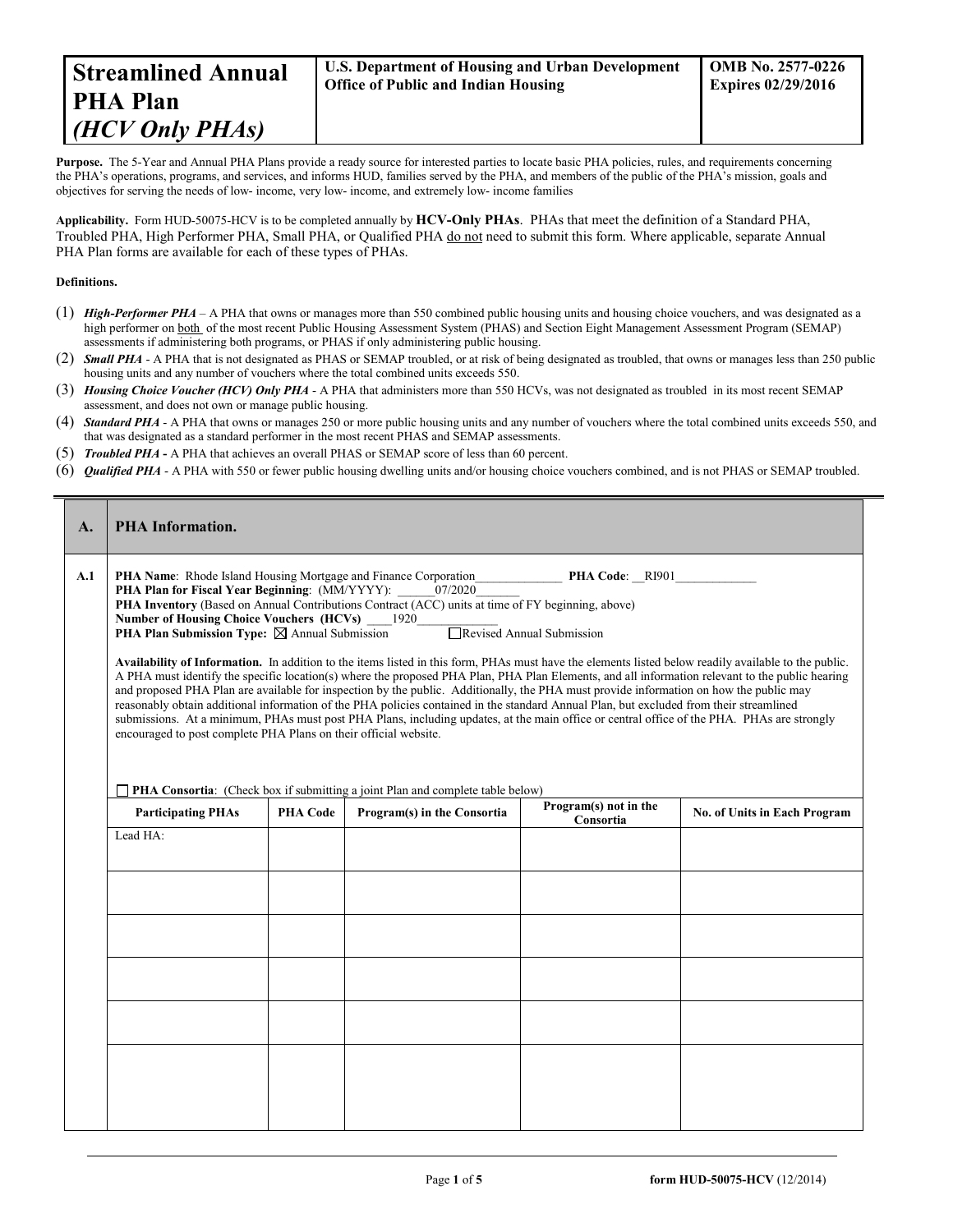| <b>B.</b> | <b>Annual Plan.</b>                                                                                                                                                                                                                                                                                                                                                                                                                                                                                                                                                                                                                                     |  |  |  |  |
|-----------|---------------------------------------------------------------------------------------------------------------------------------------------------------------------------------------------------------------------------------------------------------------------------------------------------------------------------------------------------------------------------------------------------------------------------------------------------------------------------------------------------------------------------------------------------------------------------------------------------------------------------------------------------------|--|--|--|--|
| B.1       | <b>Revision of PHA Plan Elements.</b>                                                                                                                                                                                                                                                                                                                                                                                                                                                                                                                                                                                                                   |  |  |  |  |
|           | (a) Have the following PHA Plan elements been revised by the PHA since its last Annual Plan submission?                                                                                                                                                                                                                                                                                                                                                                                                                                                                                                                                                 |  |  |  |  |
|           | Y<br>N<br>$\boxtimes$ Housing Needs and Strategy for Addressing Housing Needs.<br>$\boxtimes$ Deconcentration and Other Policies that Govern Eligibility, Selection, and Admissions.<br>$\boxtimes$ Financial Resources.<br>⊔<br>$\boxtimes$ Rent Determination.<br>$\boxtimes$ Operation and Management.<br>$\overline{\phantom{a}}$<br>$\boxtimes$ Informal Review and Hearing Procedures.<br>$\boxtimes$ Homeownership Programs.<br>⊠ Self Sufficiency Programs and Treatment of Income Changes Resulting from Welfare Program Requirements.<br>⊏<br>$\boxtimes$ Substantial Deviation.<br>$\boxtimes$ Significant Amendment/Modification.<br>$\Box$ |  |  |  |  |
|           | (b) If the PHA answered yes for any element, describe the revisions for each element(s):                                                                                                                                                                                                                                                                                                                                                                                                                                                                                                                                                                |  |  |  |  |
| B.2       | <b>New Activities</b>                                                                                                                                                                                                                                                                                                                                                                                                                                                                                                                                                                                                                                   |  |  |  |  |
|           | (a) Does the PHA intend to undertake any new activities related to the following in the PHA's current Fiscal Year?                                                                                                                                                                                                                                                                                                                                                                                                                                                                                                                                      |  |  |  |  |
|           | Y<br>N<br>Project Based Vouchers.<br>⊠                                                                                                                                                                                                                                                                                                                                                                                                                                                                                                                                                                                                                  |  |  |  |  |
|           | (b) If this activity is planned for the current Fiscal Year, describe the activities. Provide the projected number of project-based units and general<br>locations, and describe how project-basing would be consistent with the PHA Plan.                                                                                                                                                                                                                                                                                                                                                                                                              |  |  |  |  |
|           | RIHousing intends to continue pursuing project-based voucher contracts in the jurisdictions served by the housing authority, to the maximum<br>allowed under the Federal regulations, including the additional 10% increase permitted under the Housing Opportunities Through Modernization<br>Act ("HOTMA"). This effort will bring the number of our project-based vouchers to 576 throughout the state, including both high need and high<br>opportunity communities.                                                                                                                                                                                |  |  |  |  |
| B.3       | <b>Most Recent Fiscal Year Audit.</b>                                                                                                                                                                                                                                                                                                                                                                                                                                                                                                                                                                                                                   |  |  |  |  |
|           | (a) Were there any findings in the most recent FY Audit?                                                                                                                                                                                                                                                                                                                                                                                                                                                                                                                                                                                                |  |  |  |  |
|           | Y N N/A<br>⊠□                                                                                                                                                                                                                                                                                                                                                                                                                                                                                                                                                                                                                                           |  |  |  |  |
|           | (b) If yes, please describe:                                                                                                                                                                                                                                                                                                                                                                                                                                                                                                                                                                                                                            |  |  |  |  |
| B.4       | <b>Civil Rights Certification</b>                                                                                                                                                                                                                                                                                                                                                                                                                                                                                                                                                                                                                       |  |  |  |  |
|           | Form HUD-50077, PHA Certifications of Compliance with the PHA Plans and Related Regulations, must be submitted by the PHA as an electronic<br>attachment to the PHA Plan.                                                                                                                                                                                                                                                                                                                                                                                                                                                                               |  |  |  |  |
| B.5       | <b>Certification by State or Local Officials.</b>                                                                                                                                                                                                                                                                                                                                                                                                                                                                                                                                                                                                       |  |  |  |  |
|           | Form HUD 50077-SL, Certification by State or Local Officials of PHA Plans Consistency with the Consolidated Plan, must be submitted by the<br>PHA as an electronic attachment to the PHA Plan.                                                                                                                                                                                                                                                                                                                                                                                                                                                          |  |  |  |  |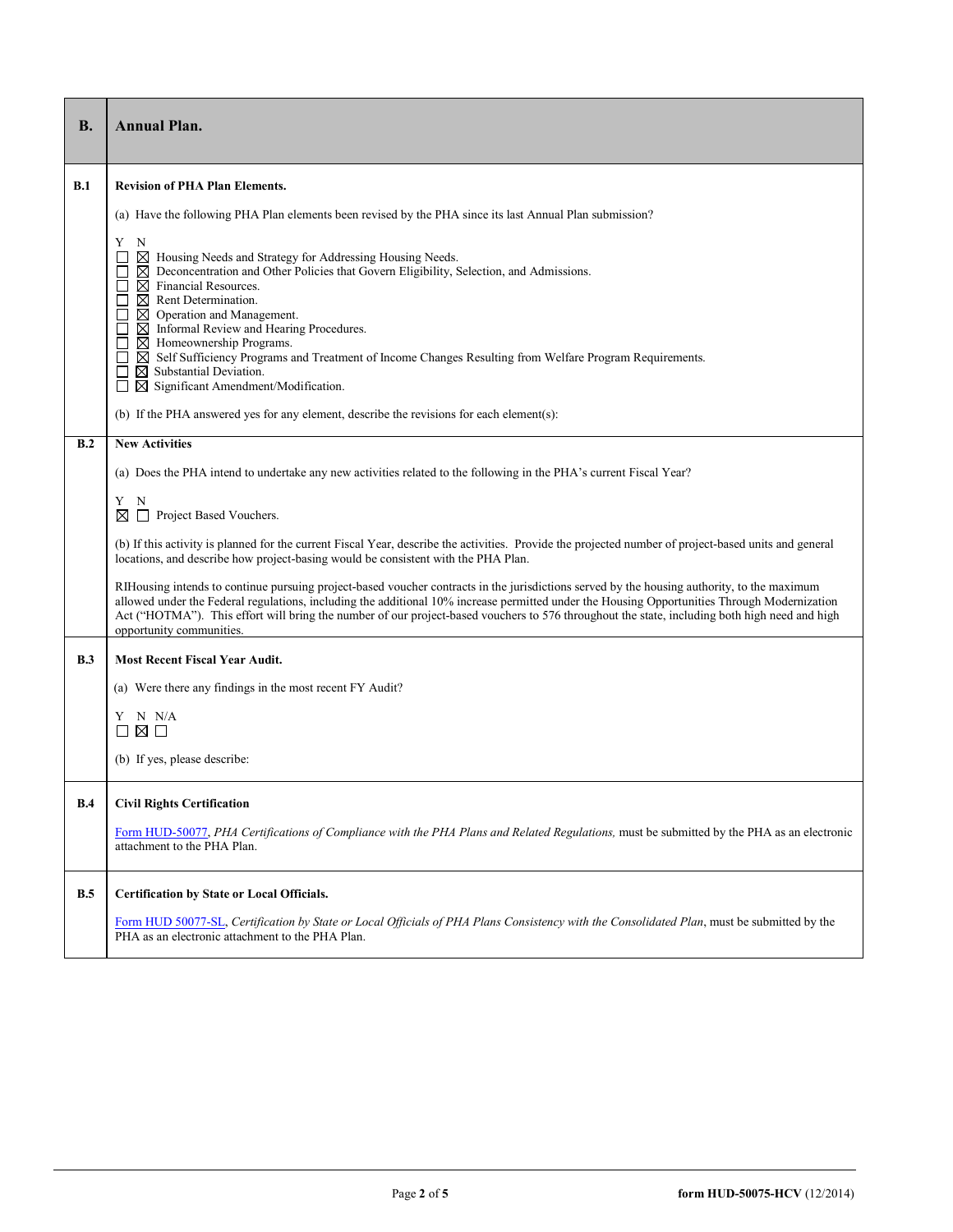#### **B.6 Progress Report.**

Provide a description of the PHA's progress in meeting its Mission and Goals described in its 5-Year PHA Plan. **2015-2020 GOALS UPDATE:**

### **1. Use the Housing Choice Voucher Program to better help HUD's Opening Doors Initiative to end homelessness.**

*UPDATE: Since 2015, RIHousing has adopted a homeless preference in the Housing Choice Voucher Program. During the calendar years 2016, 2017, and 2018 100% of households leasing up have met the criteria for homelessness as defined by the lack of a fixed, regular, and adequate nighttime residence, defined by the PHA and an individual or family living in a supervised publicly or privately-operated shelter designated to provide temporary living arrangements.* 

### **2. Work with other Public Housing Authorities (PHAs) in creating a more streamlined process for applying for assistance, possibly creating a universal application and waitlist.**

*UPDATE: In 2016 RIHousing launched the Centralized Wait List with participation of 18 public housing authorities, nearly 70% of the state's housing authorities. This allows potential applicants to access one application for thirty-four (34) project-based voucher wait lists and the wait list for 18 housing choice voucher programs all from one online portal.*

### **3. Perform better owner outreach by beginning Owner Information presentations throughout the state.**

*UPDATE: Since 2015, RIHousing has developed a Housing Stabilization team to increase the opportunity of HCV tenants and applicants to both obtain and retain housing. The team has launched a robust Landlord Recruitment strategy that includes outreach to communities across the state, providing local real estate agencies with information about HCVP. As a result of this outreach the team has worked with the Newport County Board of Realtors, local real estate agencies, and the Real Estate Investors Group reaching nearly 80 property owners. The team has hosted two SMART landlord presentations and a successful Landlord Appreciation and Resource Fair. Currently, the team is preparing a landlord newsletter which will be featured through social media and on the Landlord page of the RIHousing website with the intent of alerting the landlord community to resources such as the Landlord Mitigation fund, the Housing Stabilization team, Lead Remediation Assistance and other valuable resources that may combat perceived barriers to landlord participation in the HCV Program.*

## **4. Work with other PHAs to open our waiting list simultaneously so applicants have an opportunity to apply to as many waiting lists as possible.**

*UPDATE: This was accomplished in 2016 with the launch of the Centralized Wait List and included 18 participating PHAs at the time. The total to date, is 18 housing authorities and thirty-four (34) project-based voucher sites.*

## **5. Partner with affordable housing non-profits to create a tenant education program that will help tenants succeed in subsidized housing.**

*UPDATE: Through the RIHousing Mortgage and Finance Corporation's Community Development grants, a tenant education program was funded that is conducted by local Community Development Corporations.*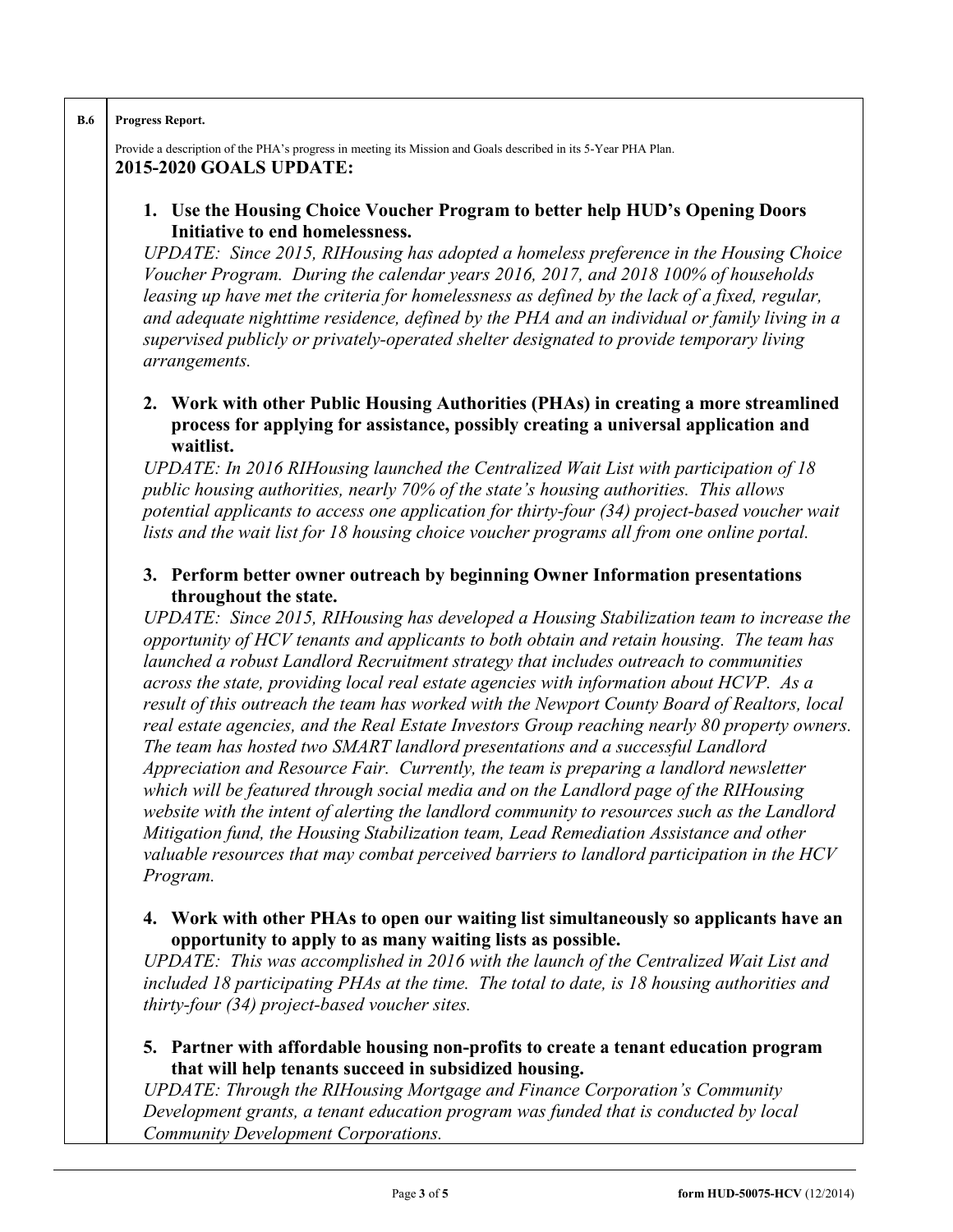#### **6. Better utilize state and federal funds to provide residents with a more solid support system that not only includes housing, but other services as well.**

*UPDATE: RIHousing has been working the state Medicaid office to request a waiver to provide reimbursement for housing stabilization services. While this effort is still underway, RIHousing has responded to the needs of HCV tenants by developing a Housing Stabilization team. The team supports households who are at risk of eviction or who have been issued a voucher and are struggling to locate an apartment. Since the inception of the Housing Stabilization team over 330 households have been served.* 

| B.7 | <b>Resident Advisory Board (RAB) Comments.</b>                                                                                                                                                                                     |  |  |  |  |
|-----|------------------------------------------------------------------------------------------------------------------------------------------------------------------------------------------------------------------------------------|--|--|--|--|
|     | (a) Did the RAB(s) provide comments to the PHA Plan?                                                                                                                                                                               |  |  |  |  |
|     | N                                                                                                                                                                                                                                  |  |  |  |  |
|     | If yes, comments must be submitted by the PHA as an attachment to the PHA Plan. PHAs must also include a narrative describing their<br>(a)<br>analysis of the RAB recommendations and the decisions made on these recommendations. |  |  |  |  |

# **Instructions for Preparation of Form HUD-50075-HCV Annual PHA Plan for HCV Only PHAs**

#### **PHA Information.** All PHAs must complete this section. [\(24 CFR §903.23\(4\)\(e\)\)](http://ecfr.gpoaccess.gov/cgi/t/text/text-idx?c=ecfr&sid=13734845220744370804c20da2294a03&rgn=div5&view=text&node=24:4.0.3.1.3&idno=24#24:4.0.3.1.3.2.5.14)

**A.1** Include the full **PHA Name**, **PHA Code**, **PHA Type**, **PHA Fiscal Year Beginning** (MM/YYYY), **Number of Housing Choice Vouchers (HCVs), PHA Plan Submission Type**, and the **Availability of Information**, specific location(s) of all information relevant to the public hearing and proposed PHA Plan.

**\_\_\_\_\_\_\_\_\_\_\_\_\_\_\_\_\_\_\_\_\_\_\_\_\_\_\_\_\_\_\_\_\_\_\_\_\_\_\_\_\_\_\_\_\_\_\_\_\_\_\_\_\_\_\_\_\_\_\_\_\_\_\_\_\_\_\_\_\_\_\_\_\_\_\_**

**PHA Consortia**: Check box if submitting a Joint PHA Plan and complete the table. [\(24 CFR §943.128\(a\)\)](http://ecfr.gpoaccess.gov/cgi/t/text/text-idx?c=ecfr&sid=cc31cf1c3a2b84ba4ead75d35d258f67&rgn=div5&view=text&node=24:4.0.3.1.10&idno=24#24:4.0.3.1.10.2.5.7)

**B.** Annual Plan. All PHAs must complete this section. [\(24 CFR §903.11\(c\)\(3\)\)](http://ecfr.gpoaccess.gov/cgi/t/text/text-idx?c=ecfr&sid=c84b8750d7c9fcd46c0c7546aeb860cf&rgn=div5&view=text&node=24:4.0.3.1.3&idno=24#24:4.0.3.1.3.2.5.8)

#### **B.1 Revision of PHA Plan Elements.** PHAs must:

Identify specifically which plan elements listed below that have been revised by the PHA. To specify which elements have been revised, mark the "yes" box. If an element has not been revised, mark "no."

#### *NO elements of the PHA Plan have been revised.*

 **Housing Needs and Strategy for Addressing Housing Needs.** Provide a statement addressing the housing needs of low-income, very low-income families who reside in the PHA's jurisdiction and other families who are on the Section 8 tenant-based waiting list. The statement must identify the housing needs of (i) families with incomes below 30 percent of area median income (extremely low-income), (ii) elderly families and families with disabilities, and (iii) households of various races and ethnic groups residing in the jurisdiction or on the waiting list based on information provided by the applicable Consolidated Plan, information provided by HUD, and other generally available data. The identification of housing needs must address issues of affordability, supply, quality, accessibility, size of units, and location.  $(24 \text{ CFR } \text{$903.7(a)(1)}$  and 24 CFR  $\text{$903.7(a)(2)(i))}$ . Provide a description of the PHA's strategy for addressing the housing needs of families in the jurisdiction and on the waiting list in the upcoming year.  $24 \text{ CFR } \text{$903.7(a)(2)(ii)}$ 

□ Deconcentration and Other Policies that Govern Eligibility, Selection, and Admissions. A statement of the PHA's policies that govern resident or tenant eligibility, selection and admission including admission preferences for HCV. [\(24 CFR §903.7\(b\)\)](http://ecfr.gpoaccess.gov/cgi/t/text/text-idx?c=ecfr&sid=b44bf19bef93dd31287608d2c687e271&rgn=div5&view=text&node=24:4.0.3.1.3&idno=24#24:4.0.3.1.3.2.5.5)

 **Financial Resources.** A statement of financial resources, including a listing by general categories, of the PHA's anticipated resources, such as PHA HCV funding and other anticipated Federal resources available to the PHA, as well as tenant rents and other income available to support tenant-based assistance. The statement also should include the non-Federal sources of funds supporting each Federal program, and state the planned use for the resources. [\(24 CFR §903.7\(c\)\)](http://ecfr.gpoaccess.gov/cgi/t/text/text-idx?c=ecfr&sid=b44bf19bef93dd31287608d2c687e271&rgn=div5&view=text&node=24:4.0.3.1.3&idno=24)

■ **Rent Determination.** A statement of the policies of the PHA governing rental contributions of families receiving tenant-based assistance, discretionary minimum tenant rents, and payment standard policies. [\(24 CFR §903.7\(d\)\)](http://ecfr.gpoaccess.gov/cgi/t/text/text-idx?c=ecfr&sid=b44bf19bef93dd31287608d2c687e271&rgn=div5&view=text&node=24:4.0.3.1.3&idno=24#24:4.0.3.1.3.2.5.5)